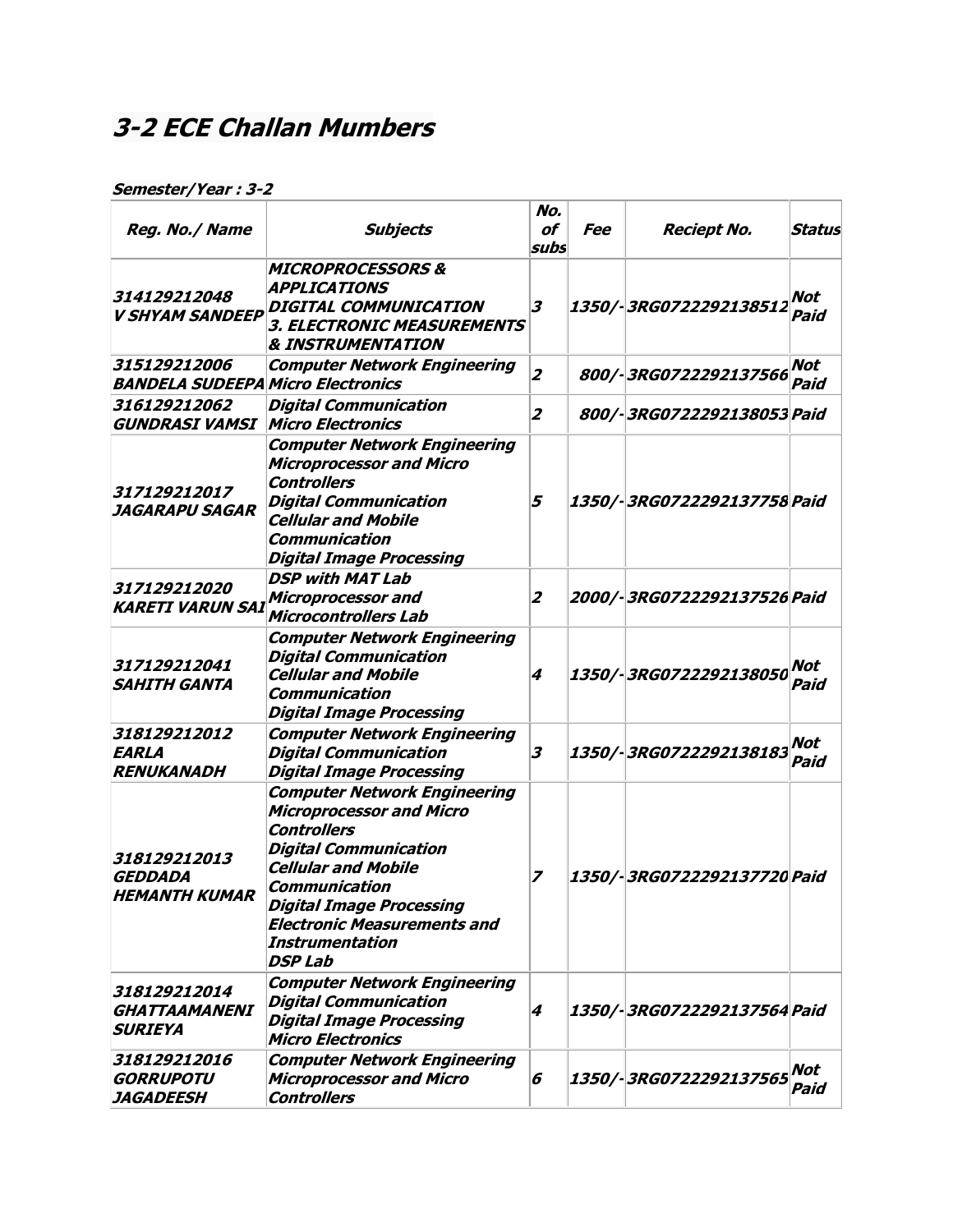|                                                                             | <b>Digital Communication</b><br><b>Cellular and Mobile</b><br>Communication<br><b>Digital Image Processing</b><br><b>Micro Electronics</b>                                                                                                        |                         |                             |             |
|-----------------------------------------------------------------------------|---------------------------------------------------------------------------------------------------------------------------------------------------------------------------------------------------------------------------------------------------|-------------------------|-----------------------------|-------------|
| 318129212018<br><b>GUNNAM</b><br><b>MANIKANTA</b>                           | <b>Computer Network Engineering</b><br><b>Cellular and Mobile</b><br><b>Communication</b>                                                                                                                                                         | $\overline{2}$          | 800/-3RG0722292138336 Paid  |             |
| 318129212019<br>J SRINATH                                                   | <b>Computer Network Engineering</b><br><b>Digital Communication</b><br><b>Digital Image Processing</b>                                                                                                                                            | 3                       | 1350/-3RG0722292137721 Paid |             |
| 318129212057<br><i><b>BUDUMURU</b></i><br><b>GANESH</b>                     | <b>Digital Communication</b><br><b>Digital Image Processing</b>                                                                                                                                                                                   | $\overline{\mathbf{z}}$ | 800/-3RG0722292138337 Paid  |             |
| 318129212058<br><b>GEDDA PAVAN</b><br><b>KUMAR</b>                          | <b>Computer Network Engineering</b><br><b>Microprocessor and Micro</b><br><b>Controllers</b><br><b>Digital Communication</b><br><b>Cellular and Mobile</b><br><b>Communication</b><br><b>Digital Image Processing</b><br><b>Micro Electronics</b> | 6                       | 1350/-3RG0722292137717 Paid |             |
| 318129212059<br><b>GUBBALA</b><br><b>BOGALINGESWARA</b><br><b>VENKATESH</b> | <b>Digital Image Processing</b>                                                                                                                                                                                                                   | 1                       | 600/-3RG0722292138099       | Not<br>Paid |
| 318129212060<br><b>M SATISH KIRAN</b><br><b>KUMAR</b>                       | <b>Computer Network Engineering</b><br><b>Microprocessor and Micro</b><br><b>Controllers</b><br><b>Digital Communication</b><br><b>Cellular and Mobile</b><br><b>Communication</b><br><b>Digital Image Processing</b><br><b>Micro Electronics</b> | 6                       | 1350/-3RG0722292137715 Paid |             |
| 318129212063<br><b>MEGHADRI</b><br><b>CHARAN</b>                            | <b>Digital Image Processing</b>                                                                                                                                                                                                                   | 1                       | 600/-3RG0722292138101       | Not<br>Paid |
| 318129212066<br><b>SONTI VIKAS</b><br><b>KUMAR</b>                          | <b>Digital Image Processing</b><br><b>Electronic Measurements and</b><br>Instrumentation                                                                                                                                                          | $\mathbf{2}$            | 800/-3RG0722292138057 Paid  |             |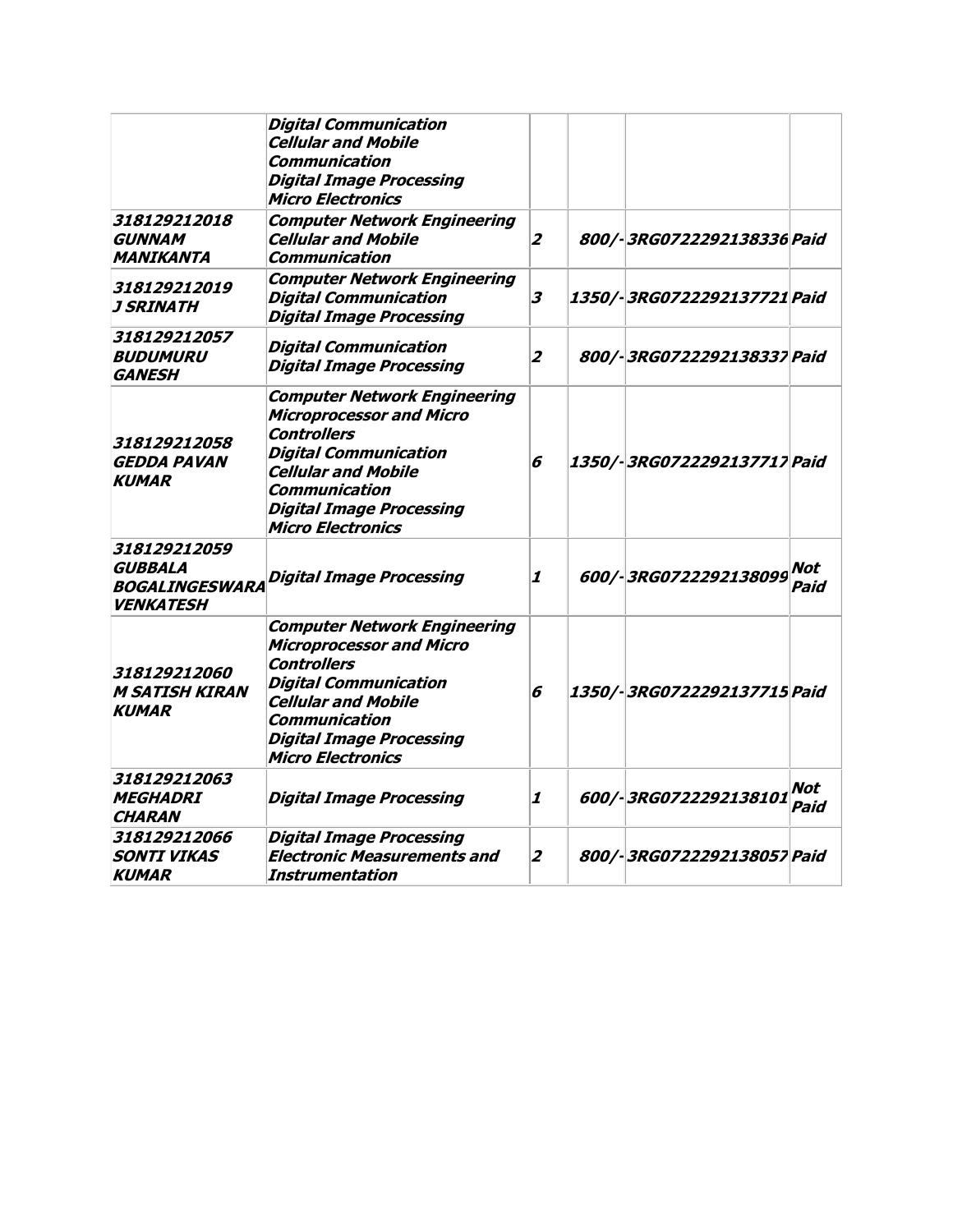## **3-2 CSE Challan Mumbers**

| Reg. No./ Name                                                             | <b>Subjects</b>                                                                                                                                                                                                                                                                                                                                | No.<br>of<br>subs         | <i>Fee</i> | <b>Reciept No.</b>          | Status      |
|----------------------------------------------------------------------------|------------------------------------------------------------------------------------------------------------------------------------------------------------------------------------------------------------------------------------------------------------------------------------------------------------------------------------------------|---------------------------|------------|-----------------------------|-------------|
| 314129210059<br><b>KAREDLA</b><br><b>GANESH KUMAR</b>                      | <b>COMPILER DESIGN (COMMON</b><br><b>WITH IT)</b><br>3. IMAGE PROCESSING<br><b>COMPUTER ARCHITECTURE</b>                                                                                                                                                                                                                                       | 3                         |            | 1350/-3RG0722292137739      | Not<br>Paid |
| 315129210017<br><b>GUDIPATI</b><br><i><b>SAI PAVAN</b></i><br><b>KUMAR</b> | <b>Data Warehousing and Data Mining</b><br>(Common with IT)<br><b>Design and Analysis of Algorithms</b><br>(Common with IT)<br><b>VENKATA SATYA Comapiler Design (Common with</b><br>$\bm{I}\bm{T}$<br><b>Cryptography and Network Security</b><br>(Common with IT)<br><b>Web Technologies Lab</b>                                             | 5                         |            | 2350/-3RG0722292137591      | Not<br>Paid |
| 315129210031<br><b>NAKKA ANITH</b><br><b>KUMAR</b>                         | <b>Data Warehousing and Data Mining</b><br>(Common with IT)<br><b>Comapiler Design (Common with</b><br>$\bm{I}\bm{T}$<br><b>Cryptography and Network Security</b><br>(Common with IT)                                                                                                                                                          | 3                         |            | 1350/-3RG0722292137754 Paid |             |
| 315129210045<br><b>TAMARANA</b><br><b>ANIL KUMAR</b>                       | <b>Comapiler Design (Common with</b><br>IT)                                                                                                                                                                                                                                                                                                    | $\boldsymbol{\mathit{1}}$ |            | 600/-3RG0722292138304 Paid  |             |
| 316129210018<br><b>JYOTHI</b><br><b>SWAROOP</b><br><b>KUMAR PALLA</b>      | <b>Data Warehousing and Data Mining</b><br>(Common with IT)<br><b>Object Oriented Software</b><br><b>Engineering (Common with IT)</b><br><b>Design and Analysis of Algorithms</b><br>(Common with IT)<br><b>Comapiler Design (Common with</b><br>IT)<br><b>Cryptography and Network Security</b><br>(Common with IT)<br><b>Cloud Computing</b> | 6                         |            | 1350/-3RG0722292137703 Paid |             |
| 316129210039<br><b>SIMHADRI</b><br><b>PAVAN KALYAN</b>                     | Data Warehousing and Data Mining<br>(Common with IT)<br><b>Object Oriented Software</b><br><b>Engineering (Common with IT)</b><br><b>Design and Analysis of Algorithms</b><br>(Common with IT)<br><b>Comapiler Design (Common with</b><br>$\bm{I}$<br><b>Cryptography and Network Security</b><br>(Common with IT)<br><b>Cloud Computing</b>   | 6                         |            | 1350/-3RG0722292137705 Paid |             |
| 318129210022                                                               | Data Warehousing and Data Mining 1                                                                                                                                                                                                                                                                                                             |                           |            | 600/-3RG0722292138098 Paid  |             |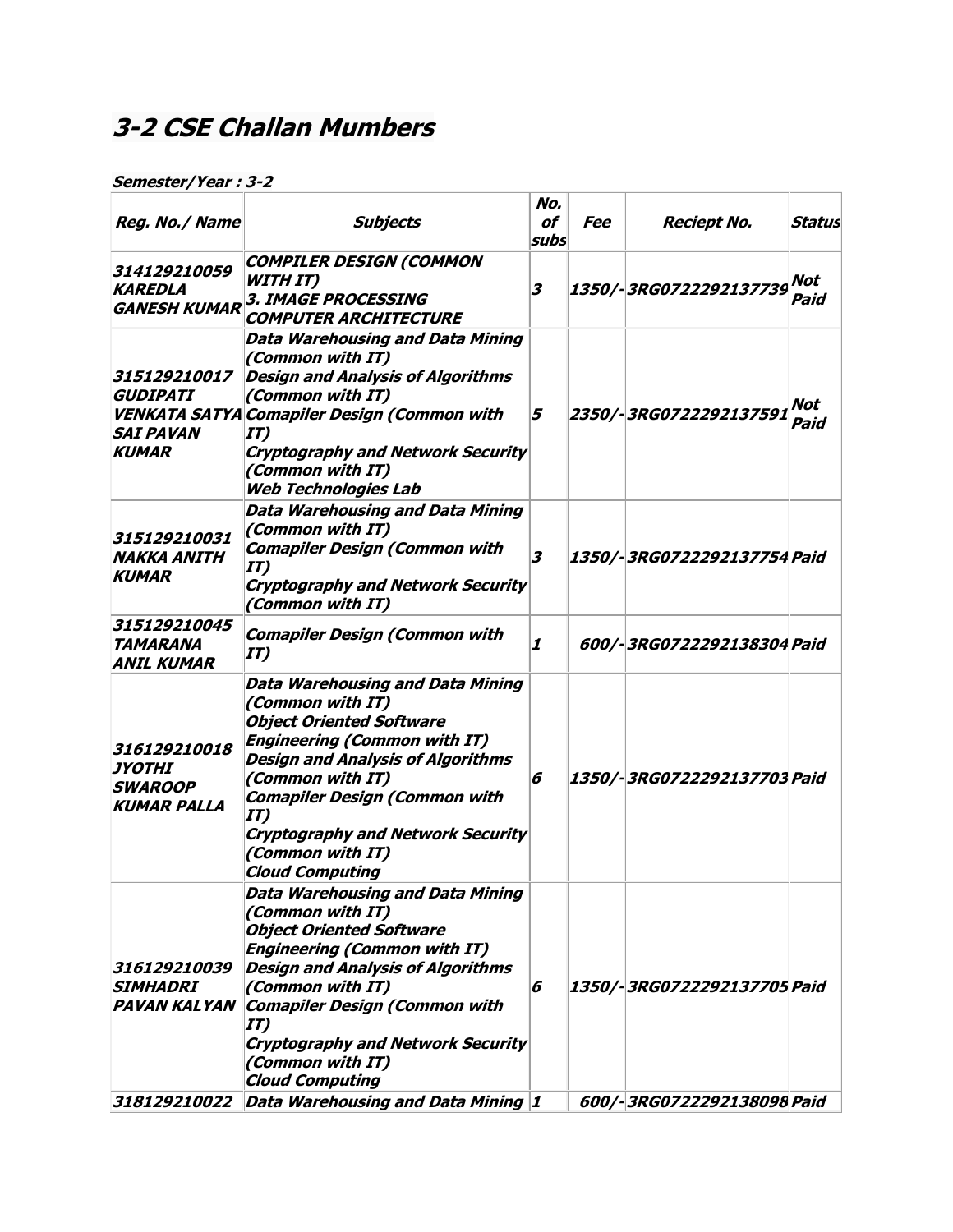| <b>LAVUDU</b>                                                                  | <b>JAYANTH BABU (Common with IT)</b>                                                                                                                                                                                                                                                                                                           |                  |                            |             |
|--------------------------------------------------------------------------------|------------------------------------------------------------------------------------------------------------------------------------------------------------------------------------------------------------------------------------------------------------------------------------------------------------------------------------------------|------------------|----------------------------|-------------|
| 318129210045<br>PINNAMARAJU<br><b>APPALA</b><br><b>AVINASH</b><br><b>VARMA</b> | <b>Data Warehousing and Data Mining</b><br>(Common with IT)<br><b>Object Oriented Software</b><br><b>Engineering (Common with IT)</b><br><b>Design and Analysis of Algorithms</b><br>(Common with IT)<br><b>Compiler Design (Common with IT)</b><br><b>Cryptography and Network Security</b><br>(Common with IT)<br><b>Distributed Systems</b> | 6                | 1350/-3RG0722292138109     | Not<br>Paid |
| 318129210048<br>POTLACHERUVU<br><b>AKHIL</b>                                   | <b>Data Warehousing and Data Mining</b><br>(Common with IT)<br><b>Object Oriented Software</b><br><b>Engineering (Common with IT)</b><br><b>Design and Analysis of Algorithms</b><br>(Common with IT)<br><b>Compiler Design (Common with IT)</b><br><b>Cryptography and Network Security</b><br>(Common with IT)<br><b>Distributed Systems</b> | 6                | 1350/-3RG0722292138110     | Not<br>Paid |
| 318129210050<br><b>SEELAM</b>                                                  | <b>Design and Analysis of Algorithms</b><br>BINDUMADHAVI (Common with IT)                                                                                                                                                                                                                                                                      | $\boldsymbol{1}$ | 600/-3RG0722292137521 Paid |             |
| 318129210059<br><b>GUNTROTHU</b><br><b>MOHANA RAO</b>                          | <b>Soft Computing</b>                                                                                                                                                                                                                                                                                                                          | 1                | 600/-3RG0722292137439 Paid |             |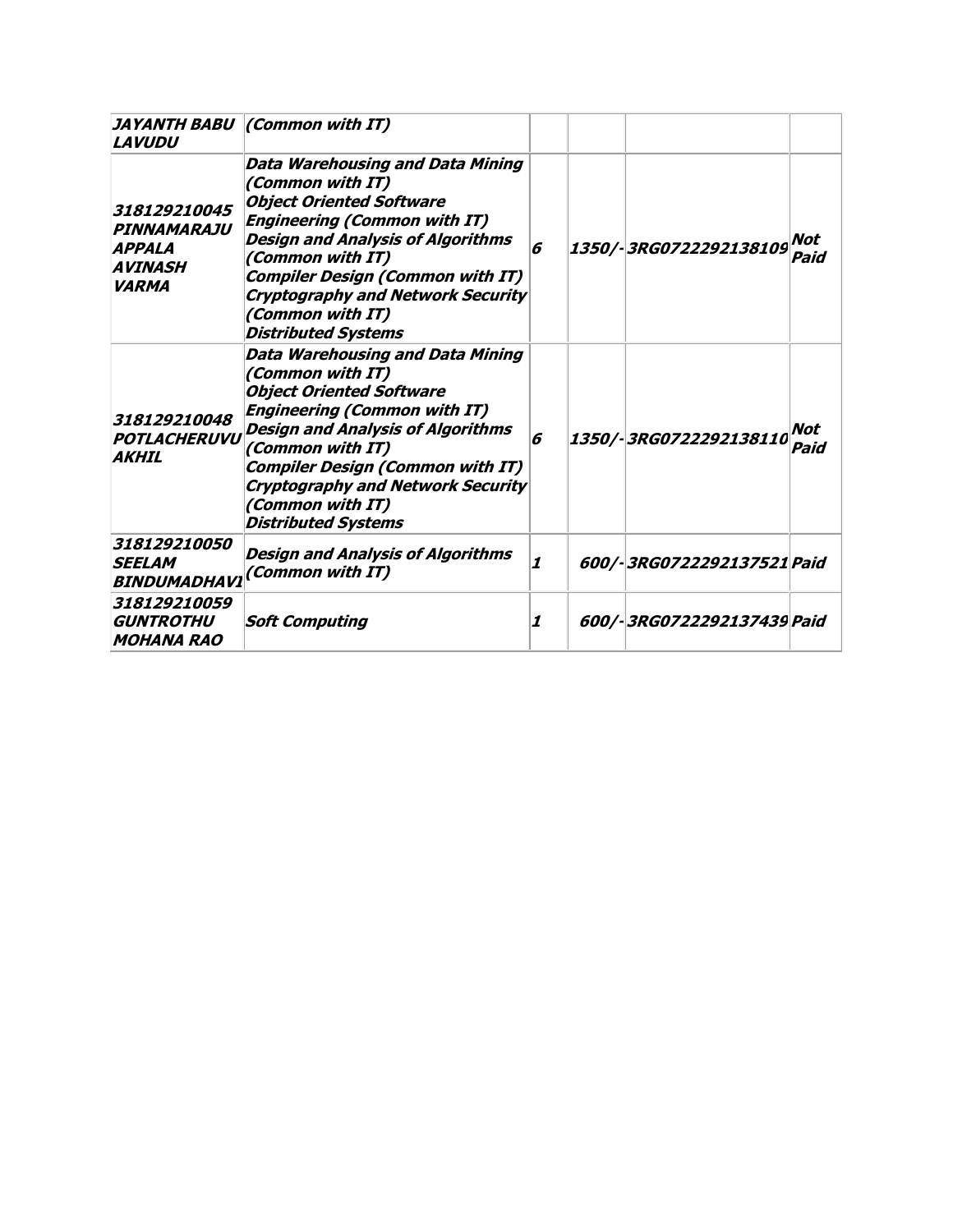# **3-2 CIVIL Challan Mumbers**

| Reg. No./ Name                                             | <b>Subjects</b><br><b>Reinforced Concrete</b>                                                                                                                                                                            | No.<br><sub>of</sub><br>subs | Fee | <b>Reciept No.</b>          | <b>Status</b> |
|------------------------------------------------------------|--------------------------------------------------------------------------------------------------------------------------------------------------------------------------------------------------------------------------|------------------------------|-----|-----------------------------|---------------|
| 315129208004<br><b>BOKARA</b><br><b>SARATHCHANDRA</b>      | Structures-II<br>Steel Structures-II<br><b>Fluid Mechanics-III</b><br><b>Transportation Engineering-I</b><br>Ground Improvement<br>Techniques                                                                            | 5                            |     | 1350/-3RG0722292137531 Paid |               |
| 315129208013<br><b>JARUGUMILLI PHANI</b><br><b>KISHORE</b> | <b>Transportation Engineering-I</b><br>Ground Improvement<br>Techniques                                                                                                                                                  | 2                            |     | 800/-3RG0722292137529 Paid  |               |
| 315129208018<br><b>MADDILA VARUN</b>                       | <b>Reinforced Concrete</b><br>Structures-II<br><b>Steel Structures-II</b><br>Geotechnical Engineering-II<br><b>Fluid Mechanics-III</b><br><b>Transportation Engineering-I</b><br><b>Ground Improvement</b><br>Techniques | 6                            |     | 1350/-3RG0722292137533Paid  |               |
| 315129208043<br><b>VATTI ANANTH</b><br><b>KUMAR</b>        | <b>Reinforced Concrete</b><br>Structures-II                                                                                                                                                                              | 1                            |     | 600/-3RG0722292137738 Paid  |               |
| 315129208058<br><b>ASARI DEVI</b><br>VARAPRASAD            | Geotechnical Engineering-II<br><b>Fluid Mechanics-III</b><br>Transportation Engineering-I 4<br><b>Ground Improvement</b><br>Techniques                                                                                   |                              |     | 1350/-3RG0722292138108      | Not<br>Paid   |
| 315129208059<br><b>EMANDI NAVEEN</b><br><b>RAJA</b>        | <b>Reinforced Concrete</b><br>Structures-II<br><b>Steel Structures-II</b><br>Geotechnical Engineering-II<br><b>Fluid Mechanics-III</b><br><b>Transportation Engineering-I</b><br><b>Ground Improvement</b><br>Techniques | 6                            |     | 1350/-3RG0722292138107      | Not<br>Paid   |
| 316129208035<br><b>BEERA SAMPATH</b>                       | <b>Reinforced Concrete</b><br>Structures-II                                                                                                                                                                              | 2                            |     | 800/-3RG0722292137481       | Not<br>Paid   |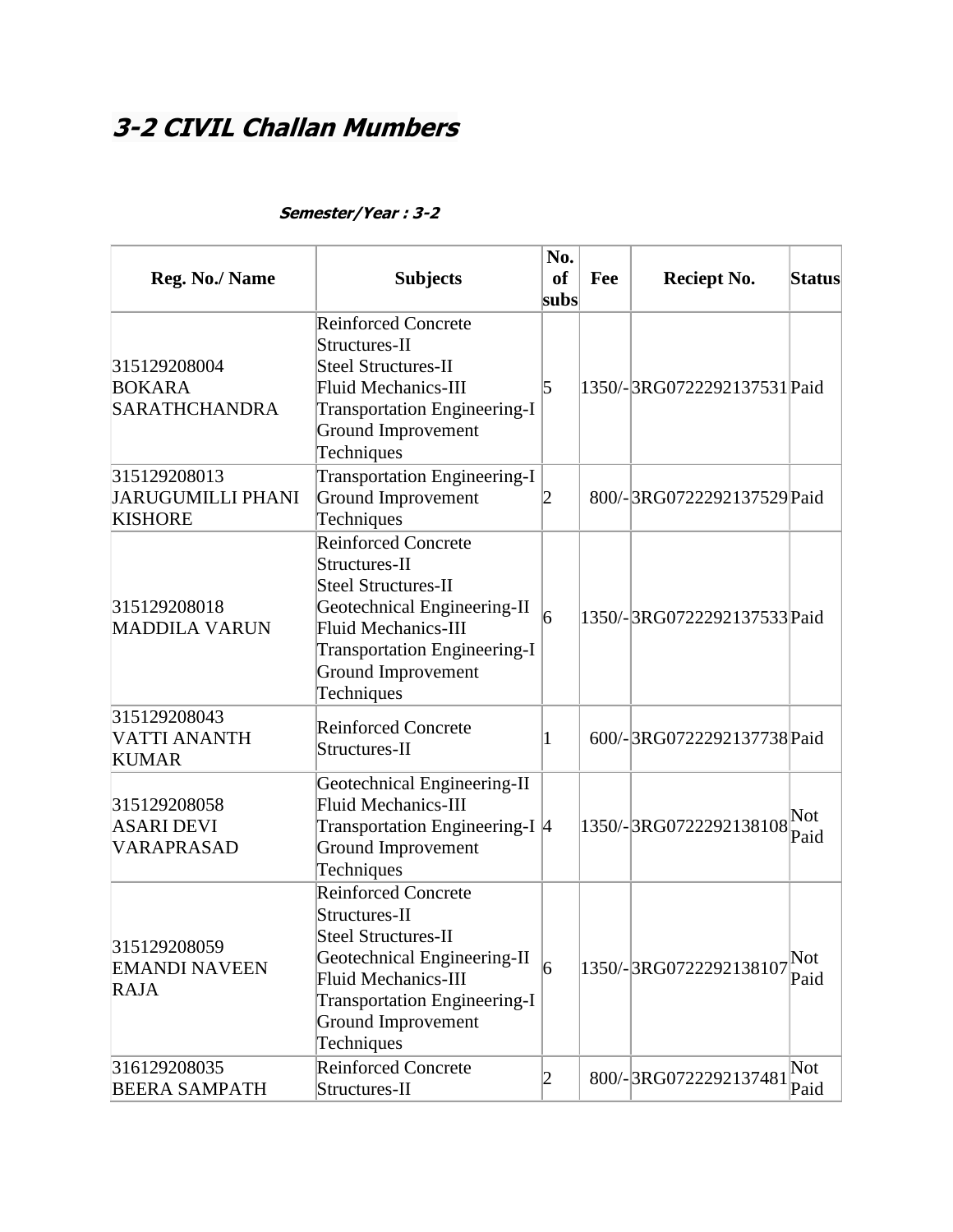| <b>KUMAR</b>                                                | Steel Structures-II                                                                                                                                                                                     |                 |                             |             |
|-------------------------------------------------------------|---------------------------------------------------------------------------------------------------------------------------------------------------------------------------------------------------------|-----------------|-----------------------------|-------------|
| 316129208038<br>THATIKA NITHIN RAJ                          | <b>Steel Structures-II</b>                                                                                                                                                                              | 1               | 600/-3RG0722292138181 Paid  |             |
| 316129208055<br>NAMMI VINAY<br><b>KUMAR</b>                 | <b>Steel Structures-II</b>                                                                                                                                                                              | 1               | 600/-3RG0722292138049       | Not<br>Paid |
| 316129208061<br><b>SHAIK BASHEER</b><br><b>AHAMED VALLI</b> | <b>Reinforced Concrete</b><br>Structures-II<br>Steel Structures-II<br>Geotechnical Engineering-II<br><b>Fluid Mechanics-III</b>                                                                         | 4               | 1350/-3RG0722292137483      | Not<br>Paid |
| 316129208062                                                | <b>Reinforced Concrete</b><br>Structures-II<br>Steel Structures-II<br>VASUPILLIDEVANAND Geotechnical Engineering-II<br>Fluid Mechanics-III<br><b>Transportation Engineering-I</b>                       | 5               | 1350/-3RG0722292137484      | Not<br>Paid |
| 317129208001<br><b>AMBATA ABHISHEK</b>                      | <b>Reinforced Concrete</b><br>Structures-II<br><b>Steel Structures-II</b><br>Geotechnical Engineering-II<br><b>Fluid Mechanics-III</b><br><b>Transportation Engineering-I</b><br>Solid Waste Management | $\vert 6 \vert$ | 1350/-3RG0722292137757 Paid |             |
| 317129208007<br><b>DANDEM AJAY</b>                          | <b>Reinforced Concrete</b><br>Structures-II<br><b>Fluid Mechanics-III</b>                                                                                                                               | 2               | 800/-3RG0722292137451 Paid  |             |
| 317129208008<br><b>DANINA PRASHANTH</b><br><b>KUMAR</b>     | <b>Reinforced Concrete</b><br>Structures-II<br>Geotechnical Engineering-II                                                                                                                              | $ 2\rangle$     | 800/-3RG0722292138038 Paid  |             |
| 317129208019<br><b>KALAGA RAM SAI</b><br><b>KUMAR</b>       | <b>Reinforced Concrete</b><br>Structures-II<br><b>Steel Structures-II</b><br>Geotechnical Engineering-II<br>Fluid Mechanics-III<br><b>Transportation Engineering-I</b>                                  | 5               | 1350/-3RG0722292137454 Paid |             |
| 317129208034<br>PEDDADA UMA<br><b>MAHESH</b>                | <b>Reinforced Concrete</b><br>Structures-II<br>Steel Structures-II<br><b>Fluid Mechanics-III</b>                                                                                                        | $\vert 3 \vert$ | 1350/-3RG0722292137452Paid  |             |
| 317129208037<br>REJETI GOVINDA RAO                          | <b>Reinforced Concrete</b><br>Structures-II<br>Steel Structures-II<br>Geotechnical Engineering-II<br><b>Fluid Mechanics-III</b>                                                                         | 6               | 1350/-3RG0722292138341Paid  |             |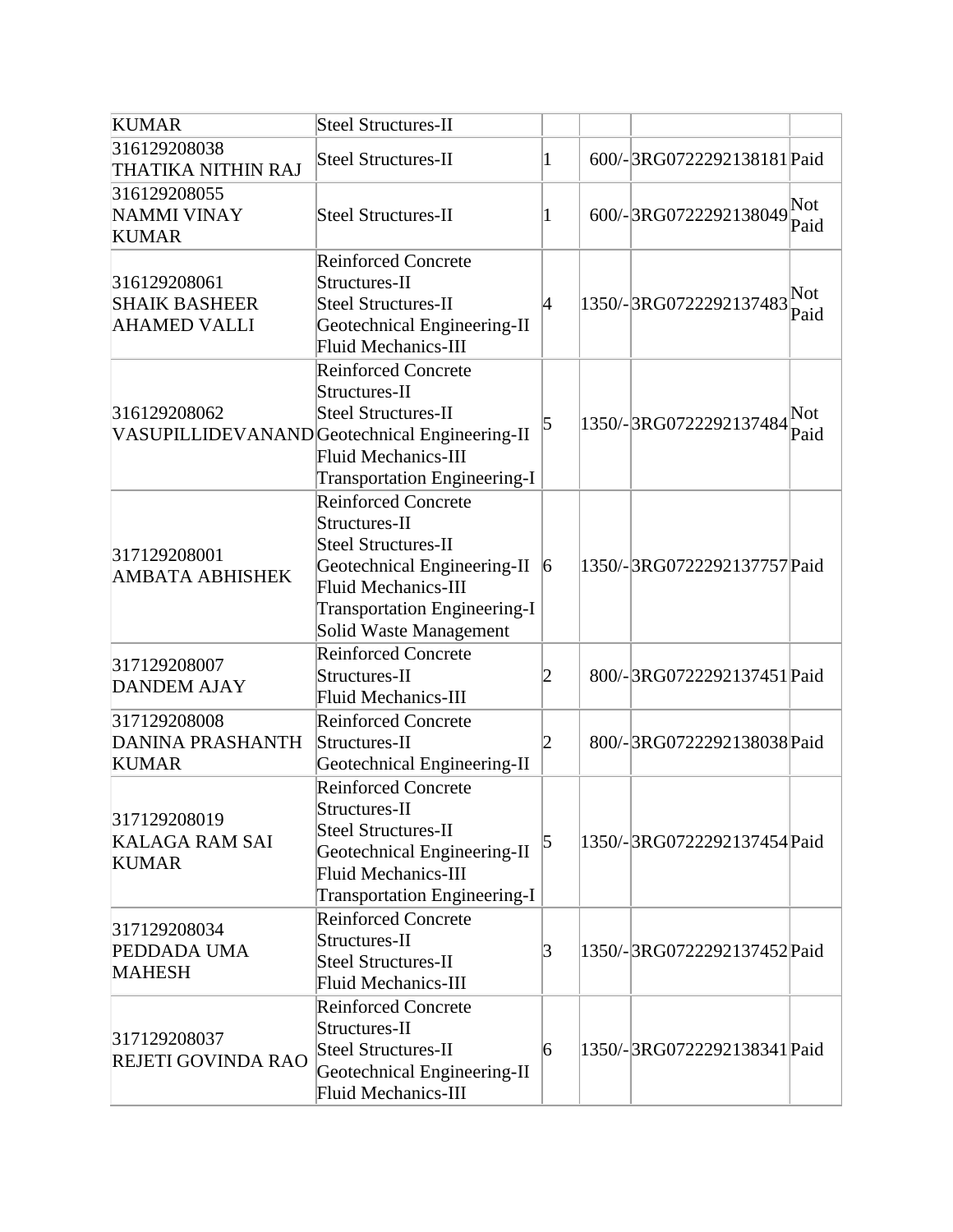|                                                                 | <b>Transportation Engineering-I</b><br>Solid Waste Management                                                                                                                             |                 |                                       |
|-----------------------------------------------------------------|-------------------------------------------------------------------------------------------------------------------------------------------------------------------------------------------|-----------------|---------------------------------------|
| 317129208038<br><b>SATHIVADA</b><br><b>CHAKRAVARTHY</b>         | <b>Steel Structures-II</b><br>Fluid Mechanics-III                                                                                                                                         | 2               | 800/-3RG0722292138340 Paid            |
| 318129208001<br><b>ALLADA SURYA</b>                             | <b>Reinforced Concrete</b><br>Structures-II<br>Geotechnical Engineering-II<br>Fluid Mechanics-III<br><b>Transportation Engineering-I</b>                                                  | $ 4\rangle$     | Not<br>1350/-3RG0722292137707<br>Paid |
| 318129208002<br><b>BHUPATHI MOHAN</b>                           | <b>Reinforced Concrete</b><br>Structures-II<br>Fluid Mechanics-III                                                                                                                        | 2               | 800/-3RG0722292137696Paid             |
| 318129208004<br><b>BOTLA HARI KRISHNA</b>                       | <b>Reinforced Concrete</b><br>Structures-II<br><b>Fluid Mechanics-III</b>                                                                                                                 | 2               | 800/-3RG0722292137560 Paid            |
| 318129208015<br><b>MANNEM VENKATA</b><br><b>SUMANTH REDDY</b>   | <b>Reinforced Concrete</b><br>Structures-II<br>Steel Structures-II<br>Geotechnical Engineering-II<br>Fluid Mechanics-III<br><b>Transportation Engineering-I</b><br>Solid Waste Management | $\vert 6 \vert$ | 1350/-3RG0722292137561 Paid           |
| 318129208023<br><b>TEKU ROHIT</b>                               | Fluid Mechanics-III                                                                                                                                                                       | 1               | 600/-3RG0722292137691 Paid            |
| 318129208028<br><b>VANUM JAIDEEP</b><br><b>SURYA VIJAYKUMAR</b> | <b>Fluid Mechanics-III</b><br><b>Transportation Engineering-I</b>                                                                                                                         |                 | 800/-3RG0722292137699 Paid            |
| 318129208052<br><b>SIRUGUDI KRISHNA</b><br><b>VAMSI</b>         | <b>Reinforced Concrete</b><br>Structures-II<br><b>Fluid Mechanics-III</b>                                                                                                                 |                 | 800/-3RG0722292137670 Paid            |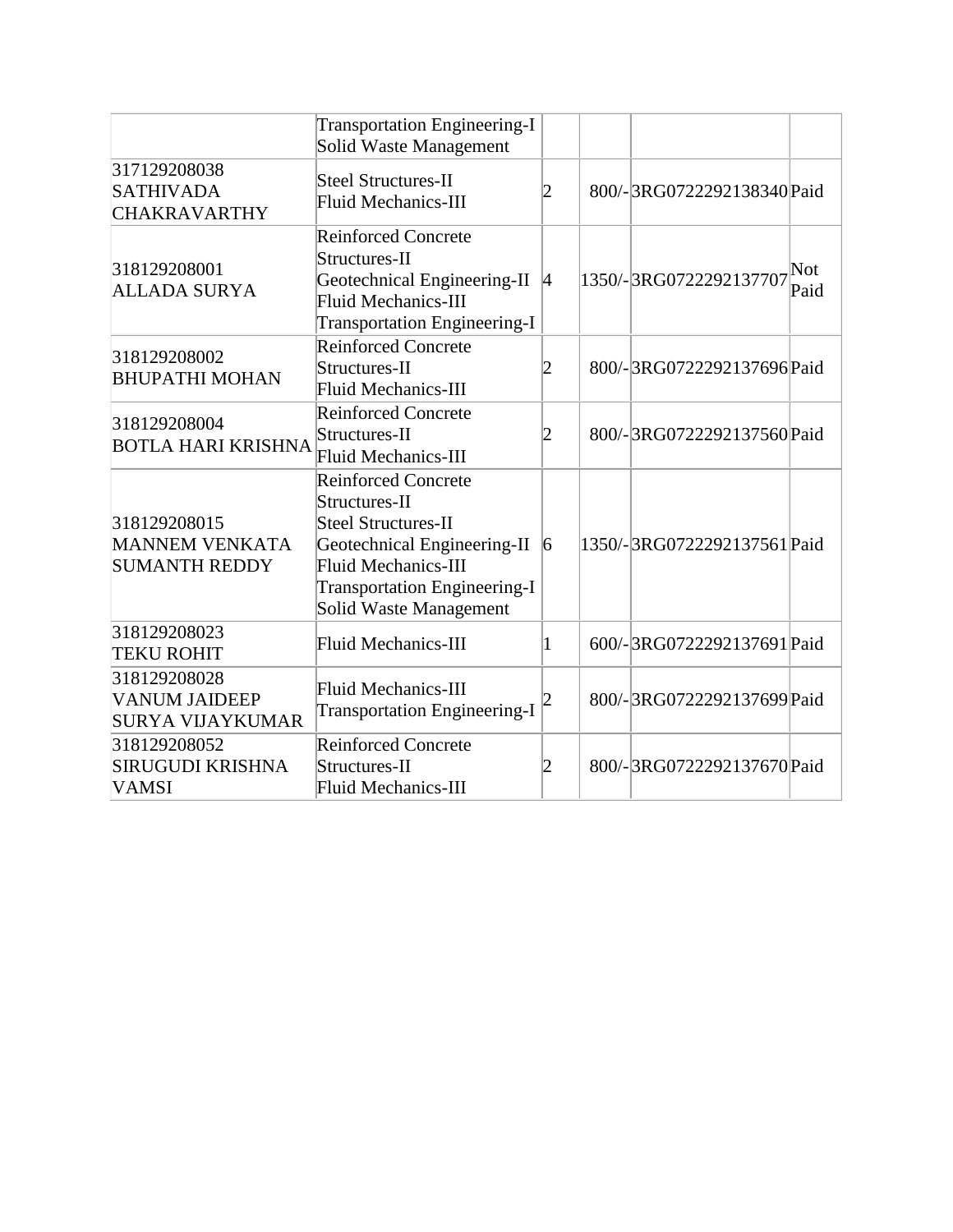## **3-2 MECH Challan Mumbers**

| Reg. No./ Name                                                                | <b>Subjects</b>                                                                                                                                                                                            | No.<br>of<br>subs         | <i>Fee</i> | <b>Reciept No.</b>          | Status      |
|-------------------------------------------------------------------------------|------------------------------------------------------------------------------------------------------------------------------------------------------------------------------------------------------------|---------------------------|------------|-----------------------------|-------------|
| 314129220024<br>KOLUPAKA<br><b>NAGENDRA SAI</b><br><b>KUMAR</b>               | <b>MANUFACTURING TECHNOLOGY</b><br>- 111<br><b>DESIGN OF MACHINE ELEMENTS</b><br>- I                                                                                                                       | 2                         |            | 800/-3RG0722292137728 Paid  |             |
| 315129220006<br><b>BANGARU SRAVAN</b><br><b>KUMAR</b>                         | <b>Fluid MEchanics and Machinery</b><br>CAD/CAM<br><b>Design of Machine Elements</b><br><b>Production Planning and Control</b><br>Advanced Thermodyamics-II<br><b>Automobile Engineering</b>               | 6                         |            | 1350/-3RG0722292137562      | Not<br>Paid |
| 315129220009<br><b>CHANDRA MOULI</b><br><b>GODABA</b>                         | <b>Fluid MEchanics and Machinery</b><br><b>CAD/CAM</b><br><b>Design of Machine Elements</b><br><b>Production Planning and Control</b><br><b>Advanced Thermodyamics-II</b><br><b>Automobile Engineering</b> | 6                         |            | 1350/-3RG0722292137563 Paid |             |
| 315129220028<br><b>KANDRAKOTA</b><br>NAVEENA KUMARI                           | <b>Design of Machine Elements</b>                                                                                                                                                                          | 1                         |            | 600/-3RG0722292138454       | Not<br>Paid |
| 315129220039<br><b>NADADURU</b><br><b>RAGHURAM</b><br><i><b>SRIVATSAV</b></i> | <b>Metrology and Mechatronics Lab 1</b>                                                                                                                                                                    |                           |            | 1000/-3RG0722292138297 Paid |             |
| 316129220028<br><b>KORADA</b><br><b>VASUDEVA RAO</b><br><b>NAIDU</b>          | CAD/CAM<br><b>Production Planning and Control</b>                                                                                                                                                          | 2                         |            | 800/-3RG072229213817.       | Not<br>Paid |
| 316129220035                                                                  | <b>Fluid MEchanics and Machinery</b><br>CAD/CAM<br><b>PEETHALA LOKESH Production Planning and Control</b><br><b>Automobile Engineering</b>                                                                 | 4                         |            | 1350/-3RG0722292138180      | Not<br>Paid |
| 316129220036<br><i><b>P DILEEP</b></i>                                        | <b>Production Planning and Control 1</b>                                                                                                                                                                   |                           |            | 600/-3RG0722292138178 Paid  |             |
| 316129220053<br><b>VELUDURTHI</b><br><b>VARAPRASAD</b>                        | <b>Fluid MEchanics and Machinery</b>                                                                                                                                                                       | $\boldsymbol{\mathit{1}}$ |            | 600/-3RG0722292138170       | Not<br>Paid |
| 317129220002<br>BHAJANTHULA<br><b>SAIKUMAR</b>                                | <b>CAD/CAM</b><br><b>Production Planning and Control 3</b><br><b>Advanced Thermodyamics-II</b>                                                                                                             |                           |            | 1350/-3RG0722292137756      | Not<br>Paid |
| <i>317129220009</i><br><b>GULIPALLI SAI</b><br><b>KUMAR</b>                   | <b>Fluid MEchanics and Machinery</b><br>CAD/CAM<br><b>Design of Machine Elements</b><br><b>Production Planning and Control</b><br><b>Advanced Thermodyamics-II</b>                                         | 6                         |            | 1350/-3RG0722292138514      | Not<br>Paid |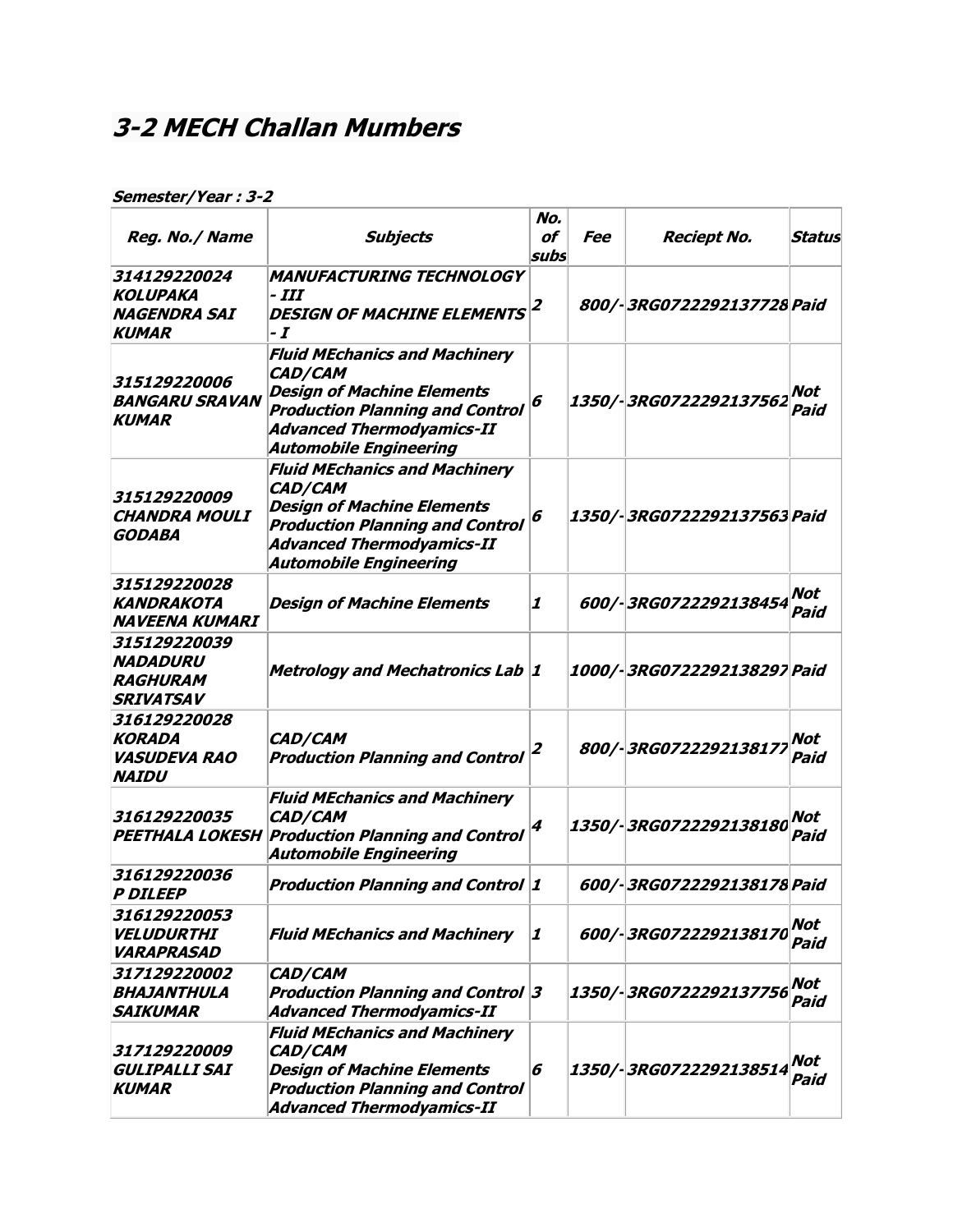|                                                                          | <b>Automobile Engineering</b>                                                                                                                                                                       |                           |                              |                    |
|--------------------------------------------------------------------------|-----------------------------------------------------------------------------------------------------------------------------------------------------------------------------------------------------|---------------------------|------------------------------|--------------------|
| 317129220013<br><b>KANCHARAPU</b><br><b>DURGAPRASAD</b>                  | CAD/CAM                                                                                                                                                                                             | 1                         | 600/-3RG0722292137551 Paid   |                    |
| 317129220014<br><b>KATAM NITHIN</b><br>HARSHA                            | <b>Fluid MEchanics and Machinery</b><br>CAD/CAM<br><b>Design of Machine Elements</b>                                                                                                                | 3                         | 1350/- 3RG0722292137553 Paid |                    |
| 317129220032<br><b>PEELA HARI</b><br><b>KRISHNA</b>                      | <b>Fluid MEchanics and Machinery</b><br>CAD/CAM<br><b>Design of Machine Elements</b><br><b>Production Planning and Control</b><br><b>Advanced Thermodyamics-II</b><br><b>Automobile Engineering</b> | 6                         | 1350/-3RG0722292138517       | Not<br>Paid        |
| 317129220033<br><b>PINNINTI</b><br><b>BHASKAR RAO</b>                    | CAD/CAM                                                                                                                                                                                             | $\boldsymbol{\mathit{1}}$ | 600/-3RG0722292137667 Paid   |                    |
| 317129220034<br><b>PULI VENKATA</b><br><b>RUSHYANTH</b>                  | <b>Fluid MEchanics and Machinery</b>                                                                                                                                                                | 1                         | 600/-3RG0722292137668 Paid   |                    |
| 318129220001<br><b>AMIRE UDAY</b><br><b>PRAKASH</b>                      | <b>Fluid MEchanics and Machinery</b><br><b>Production Planning and Control</b>                                                                                                                      | $\overline{z}$            | 800/-3RG0722292137556 Paid   |                    |
| 318129220003<br><b>BALLA AMOGH</b>                                       | <b>Fluid MEchanics and Machinery</b><br><b>Production Planning and Control</b>                                                                                                                      | 2                         | 800/-3RG0722292137547 Paid   |                    |
| 318129220004<br><b>BOTTA VASUDEVA</b><br><b>RAO</b>                      | <b>Fluid MEchanics and Machinery</b><br><b>Production Planning and Control</b>                                                                                                                      | $\overline{z}$            | 800/-3RG0722292137555 Paid   |                    |
| 318129220005                                                             | <b>Fluid MEchanics and Machinery</b><br><b>CHOKKA SRINIVAS Production Planning and Control</b>                                                                                                      | $\overline{\mathbf{z}}$   | 800/-3RG0722292137554 Paid   |                    |
| 318129220006<br><b>DABBI MURALI</b><br><b>KRISHNA</b>                    | <b>Fluid MEchanics and Machinery</b><br><b>Production Planning and Control 3</b><br><b>Automobile Engineering</b>                                                                                   |                           | 1350/-3RG0722292137542 Paid  |                    |
| 318129220007<br><b>SWAROOP SAI</b><br>ANIL NOOKESH                       | <b>DODDI CHAITANYA Production Planning and Control</b><br><b>Automobile Engineering</b>                                                                                                             | $\overline{z}$            | 800/-3RG0722292137752 Paid   |                    |
| <i>318129220009</i><br><b>DURGASI</b><br><b>SRINUVAS REDDY</b>           | Production Planning and Control  1                                                                                                                                                                  |                           | 600/-3RG0722292137545 Paid   |                    |
| 318129220010<br><b>GANTA</b><br>BHARADWAJ                                | Production Planning and Control  1                                                                                                                                                                  |                           | 600/-3RG0722292137543        | <b>Not</b><br>Paid |
| 318129220011<br><b>GOLLA VAMSI</b><br><b>VINNI SHARON</b><br><b>BABU</b> | <b>Production Planning and Control 1</b>                                                                                                                                                            |                           | 600/-3RG0722292137535 Paid   |                    |
| 318129220012<br><b>GRANDHI VASU</b>                                      | Production Planning and Control  1                                                                                                                                                                  |                           | 600/-3RG0722292137437 Paid   |                    |
| 318129220013<br>JAMI SAI KUMAR                                           | CAD/CAM<br><b>Production Planning and Control</b>                                                                                                                                                   | 2                         | 800/-3RG0722292137507 Paid   |                    |
| 318129220014                                                             | <b>Production Planning and Control 1</b>                                                                                                                                                            |                           | 600/-3RG0722292137438 Paid   |                    |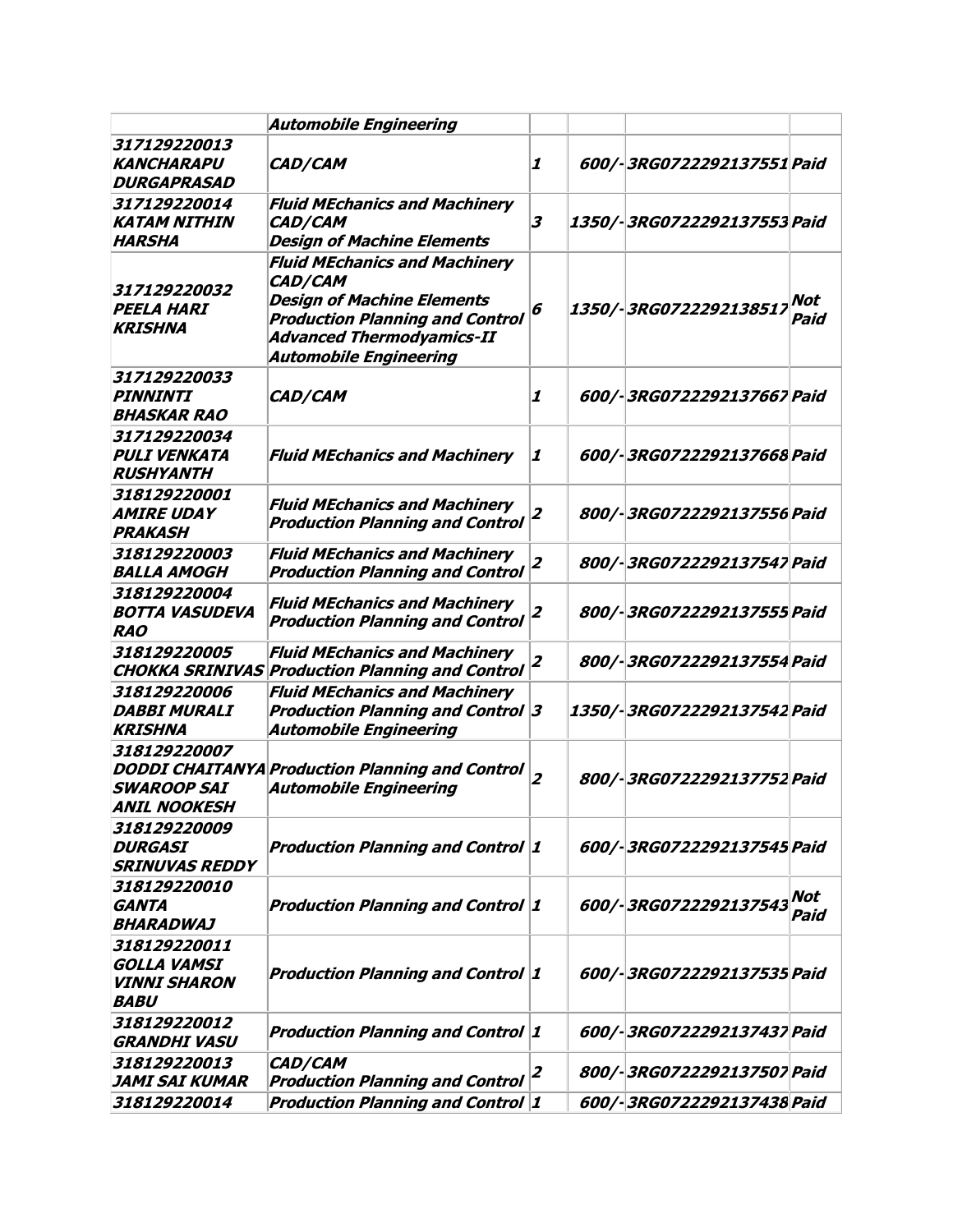| <b>KALAGA DANDU</b><br><b>BHASKAR</b>                          |                                                                                |                           |                            |                    |
|----------------------------------------------------------------|--------------------------------------------------------------------------------|---------------------------|----------------------------|--------------------|
| 318129220015<br><b>KALIGI GAUTHAM</b>                          | <b>Production Planning and Control 1</b>                                       |                           | 600/-3RG0722292137506 Paid |                    |
| 318129220016<br><b>KORADA DINESH</b><br><b>SAI CHARAN</b>      | <b>Production Planning and Control 1</b>                                       |                           | 600/-3RG0722292137688 Paid |                    |
| 318129220018<br><b>LAGUDU APPALA</b><br><b>NAIDU</b>           | <b>Production Planning and Control</b><br><b>Automobile Engineering</b>        | $\overline{z}$            | 800/-3RG0722292137557      | <b>Not</b><br>Paid |
| 318129220019<br><b>LALITHA</b><br>SIDDARHARTH<br><b>MODALI</b> | CAD/CAM<br><b>Production Planning and Control</b>                              | 2                         | 800/-3RG0722292137548 Paid |                    |
| 318129220022<br><b>MOLLI</b><br><b>GREESHMANTH</b>             | <b>Production Planning and Control</b><br><b>Automobile Engineering</b>        | $\overline{z}$            | 800/-3RG0722292137558 Paid |                    |
| 318129220024<br><b>NAKKA VISHAL</b>                            | <b>Production Planning and Control</b><br><b>Automobile Engineering</b>        | $\overline{z}$            | 800/-3RG0722292137755 Paid |                    |
| 318129220025<br>PALAKONDA<br><b>HEMANTH</b>                    | CAD/CAM<br><b>Production Planning and Control</b>                              | 2                         | 800/-3RG0722292137592 Paid |                    |
| 318129220027<br>PENTAKOTA<br><b>ROHITH</b>                     | <b>Fluid MEchanics and Machinery</b>                                           | 1                         | 600/-3RG0722292138111      | Not<br>Paid        |
| 318129220028<br><b>PENUMATHSA</b><br>YASHWANTH<br><b>VARMA</b> | <b>Fluid MEchanics and Machinery</b><br><b>Production Planning and Control</b> | $\overline{\mathbf{z}}$   | 800/-3RG0722292137546 Paid |                    |
| 318129220029<br><b>PONNADA</b><br><b>PRASANTH</b>              | <b>Fluid MEchanics and Machinery</b>                                           | $\boldsymbol{\mathit{1}}$ | 600/-3RG0722292137536 Paid |                    |
| 318129220031<br><b>PRAVEEN KUMAR</b><br><b>SINGH</b>           | <b>Fluid MEchanics and Machinery</b>                                           | 1                         | 600/-3RG0722292137518 Paid |                    |
| 318129220032<br><b>RAKSHIT KUMAR</b><br><b>PANDEY</b>          | <b>Fluid MEchanics and Machinery</b><br>CAD/CAM                                | $\overline{z}$            | 800/-3RG0722292137520      | <b>Not</b><br>Paid |
| 318129220034<br><b>RENAM</b><br><b>MANEENDRA</b>               | CAD/CAM<br><b>Automobile Engineering</b>                                       | $\overline{2}$            | 800/-3RG0722292138114      | Not<br>Paid        |
| 318129220039<br><b>T DHINESH</b>                               | CAD/CAM                                                                        | 1                         | 600/-3RG0722292137559 Paid |                    |
| 318129220040<br>VALLABHAJOSYULA CAD/CAM<br><b>VITHAL</b>       |                                                                                | 1                         | 600/-3RG0722292137519 Paid |                    |
| 318129220042<br><b>DALLI RAKESH</b><br><b>REDDY</b>            | <b>Advanced Thermodyamics-II</b><br><b>Robotics</b>                            | $\overline{z}$            | 800/-3RG0722292137550 Paid |                    |
| 318129220043<br><b>GEDELA SHIVA</b>                            | CAD/CAM                                                                        | 1                         | 600/-3RG0722292137539 Paid |                    |